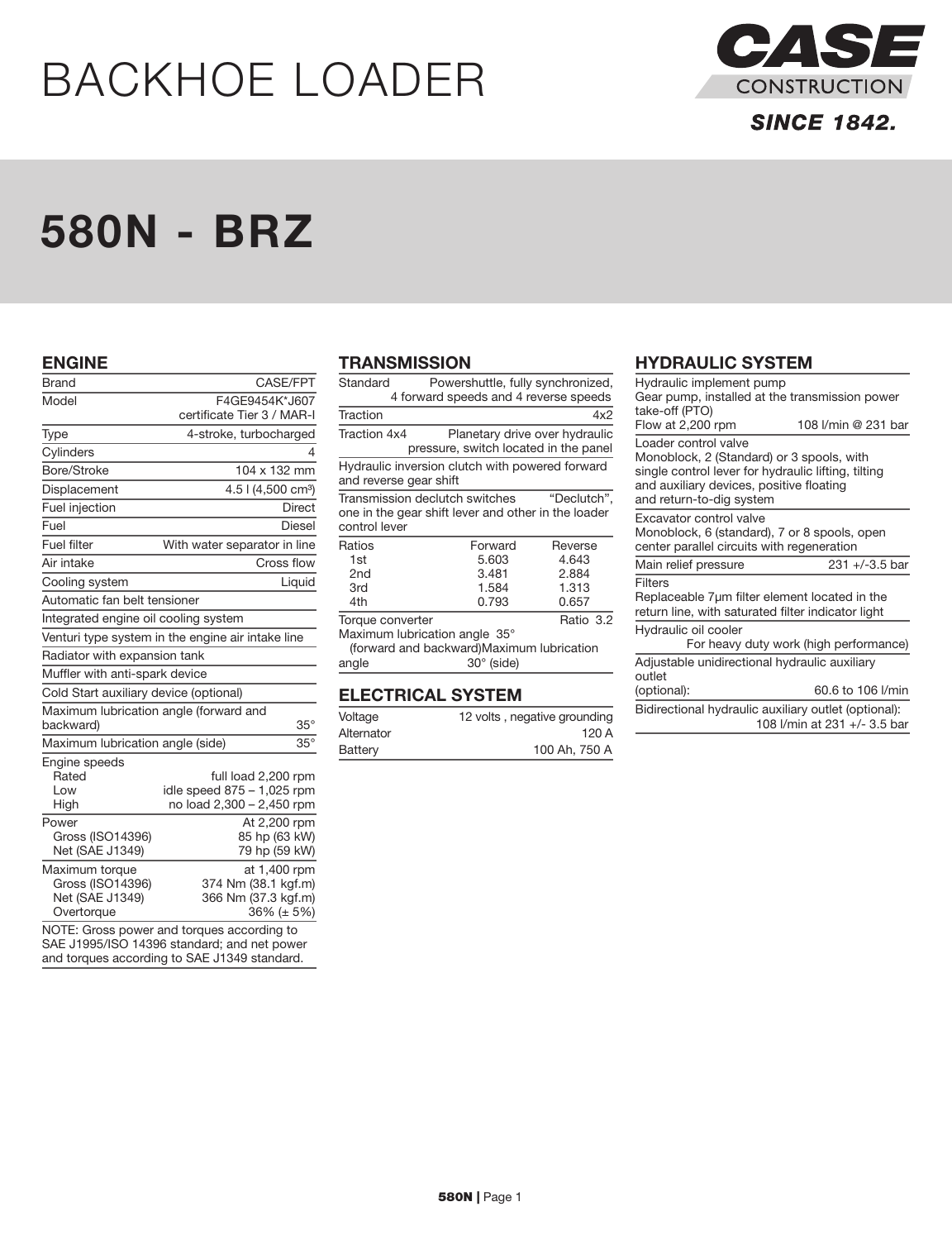## ENGINE COOLING

| Radiator<br>Core type<br>Core front area<br>Pipe rows       | Square wave<br>3,145 cm <sup>2</sup><br>З     |
|-------------------------------------------------------------|-----------------------------------------------|
| Fan<br>Suction type, 9 blades, viscous<br>Diameter<br>Ratio | 500 mm<br>1,1:1                               |
| Water pump<br>Type                                          | Integral                                      |
| Lubricant oil pump                                          | With pressurized nozzles<br>under the pistons |

## AXLES AND BRAKES

| Electro-hydraulic differential lock                |     |      |      |                                           |
|----------------------------------------------------|-----|------|------|-------------------------------------------|
| Hydraulic actuated with on-the-go                  |     |      |      |                                           |
| push-button activation                             |     |      |      |                                           |
| 4x4 Front Axle                                     |     |      |      | Standard / HD                             |
| Differential ratio                                 |     |      |      | 2.0 / 2.385                               |
| Planetary hub ratio                                |     |      |      | 6.0 / 6.0                                 |
| Total reduction ratio                              |     |      |      | 12.0/14.3                                 |
| Maximum static load capacity                       |     |      |      |                                           |
| 4x2                                                |     |      |      | 32,124 kg                                 |
| 4x4                                                |     |      |      | 29,308 kg                                 |
| 4x4 HD                                             |     |      |      | 30,791 kg                                 |
| Operating static load capacity<br>4x2              |     |      |      | 8,030 kg                                  |
| 4x4                                                |     |      |      | 7,136 kg                                  |
| 4x4 HD                                             |     |      |      | 8,604 kg                                  |
| 4x4 Front Axle                                     |     |      |      |                                           |
|                                                    |     |      |      | 35° (forward                              |
| Maximum lubrication angle                          |     |      |      | and backward)                             |
| Maximum lubrication angle                          |     |      |      | $30^\circ$ (side)                         |
| Rear axle                                          |     |      |      |                                           |
| Differential ratio                                 |     |      |      | 2.5                                       |
| Planetary hub ratio                                |     |      |      | 6.4                                       |
| Total reduction ratio                              |     |      |      | 16.0                                      |
| Maximum static load capacity                       |     |      |      | 40.889 kg                                 |
| Operating static load capacity                     |     |      |      | 10,197 kg                                 |
| Maximum lubrication angle                          |     |      |      | 35° (forward and                          |
|                                                    |     |      |      | backward)                                 |
| Maximum lubrication angle                          |     |      |      | $30^\circ$ (side)                         |
| Service brake                                      |     |      |      |                                           |
| Two self-adjusting discs in oil bath in each side, |     |      |      |                                           |
|                                                    |     |      |      | hydraulically actuated, external mounting |
| Disc area                                          |     |      |      | 619 cm <sup>2</sup>                       |
| Total braking area                                 |     |      |      | 2,477 cm <sup>2</sup>                     |
| Parking brake                                      |     |      |      |                                           |
| Mounted in the transmission, spring actuated       |     |      |      |                                           |
| and hydraulically released (SAHR), actuated        |     |      |      |                                           |
|                                                    |     |      |      | by a switch in the panel                  |
| Travel speed - km/h                                |     |      |      |                                           |
|                                                    | 1st | 2nd  | 3rd  | 4th                                       |
| Forward                                            | 6.1 | 9.7  | 21.4 | 42.8                                      |
| Backward                                           | 7.3 | 11.8 | 25.8 | $51.6*$                                   |
| Front tires 12x16.5 and rear tires 19.5x24         |     |      |      |                                           |

\*Not available with Powershift transmission

## **CAPACITIES**

| Fuel tank                                                  | 159 <sub>1</sub> |
|------------------------------------------------------------|------------------|
| Engine Oil with filter                                     | 13.61            |
| Hydraulic system                                           |                  |
| Total with standard ground engaging arm 106 I              |                  |
| Total with Extendahoe arm                                  | 111,71           |
| Reservoir with filter                                      | 551              |
| Reservoir without filter                                   | 531              |
| Engine cooling system                                      |                  |
| Without cab heater                                         | 17.31            |
| With cab heater                                            | 18 I             |
| Transmission                                               |                  |
| $4 \times 2$ – Total system                                |                  |
| Powershuttle                                               | 17 I             |
| 4 x 4 - Total system                                       |                  |
| Powershuttle                                               | 19,91            |
| 4x4 Front Axle                                             | Standard / HD    |
| Differential                                               | $5.5$ $1/7.7$ l  |
| Planetaries (each)                                         | $0.7$   $/$ 1.0  |
| Rear axle                                                  |                  |
| Differential and planetaries                               | 13.61            |
| Brake fluid – the same oil from the transmission<br>system |                  |
| Front glass wiper reservoir                                | 2.81             |

## LOADER

| Lifting, tilting, control floating and return-to-dig<br>functions in a single lever    |
|----------------------------------------------------------------------------------------|
| Automatic leveling                                                                     |
| Bucket leveling indicator                                                              |
| Parallel kinematic                                                                     |
| 2 parallel tilting cylinders                                                           |
| Open center hydraulic system                                                           |
| Transmission declutch switch in the loader<br>switch lever and in the gear shift lever |
| Hydraulic quick coupling for front bucket<br>(on demand)                               |
| Auxiliary hydraulic outlet for front accessories<br>(on demand)                        |
| Ride Control (optional)                                                                |

## EXCAVATOR

| Negative retraction angle                                                                                     |                              |
|---------------------------------------------------------------------------------------------------------------|------------------------------|
| Open center hydraulic system                                                                                  |                              |
| Maximum slewing torque                                                                                        | 22.258 Nm<br>(2,269.7 kgf.m) |
| Control with 3 control levers and slewing pedal                                                               |                              |
| Control with 2 control levers (optional)                                                                      |                              |
| Extendahoe arm (optional)                                                                                     |                              |
| Mechanical quick coupling for rear bucket<br>Extendahoe (on demand)                                           |                              |
| Auxiliary hydraulic outlet for rear accessories<br>(on demand)                                                |                              |
| Slewing damping Pro Control system -<br>standard item                                                         |                              |
| <b>Stabilizers</b><br>Wing type with steel pad<br>Wing type with reversible pads -<br>steel/rubber (optional) |                              |

Unit equipped with 4x4 traction, standard 4x4 front axle, ROPS/FOPS closed cab with air conditioner, mechanical suspension seat, 93" loader bucket for general purpose , 30" HD excavator bucket, Tier 3 turbocharged engine, 12x16.5 front tires , 19.5x24 rear tires, standard ground engaging arm, 12 V battery, 80 kg operator, 187 kg counterweight (400lb) and full fuel reservoir: 7.858 kg

| <b>Component Weights:</b>                         |          |  |
|---------------------------------------------------|----------|--|
| 82" 4 in 1 front bucket                           | 658 kg   |  |
| 82" front bucket with weld-on teeth holder 310 kg |          |  |
| 85" front bucket with weld-on teeth holder 327 kg |          |  |
| 93" front bucket with weld-on teeth holder 539 kg |          |  |
| 24" HD rear bucket with bolt-on teeth             | 193.5 kg |  |
| 30" HD rear bucket with bolt-on teeth             | 226 kg   |  |
| Closed cab (in addition to the open cab)          | 503 kg   |  |
| <b>Standard Counterweight</b><br>187 kg (412 lb)  |          |  |
| Counterweight for Extendahoe arm                  |          |  |
| 317.5 kg (700 lb)                                 |          |  |
| Extendahoe arm (in addition to standard arm)      |          |  |
|                                                   | 129 kg   |  |
| Cardan shaft protection                           | 128 kg   |  |
| 4x4 Standard front axle                           | 264 kg   |  |
| 4x4 Front Axle HD                                 | 373 kg   |  |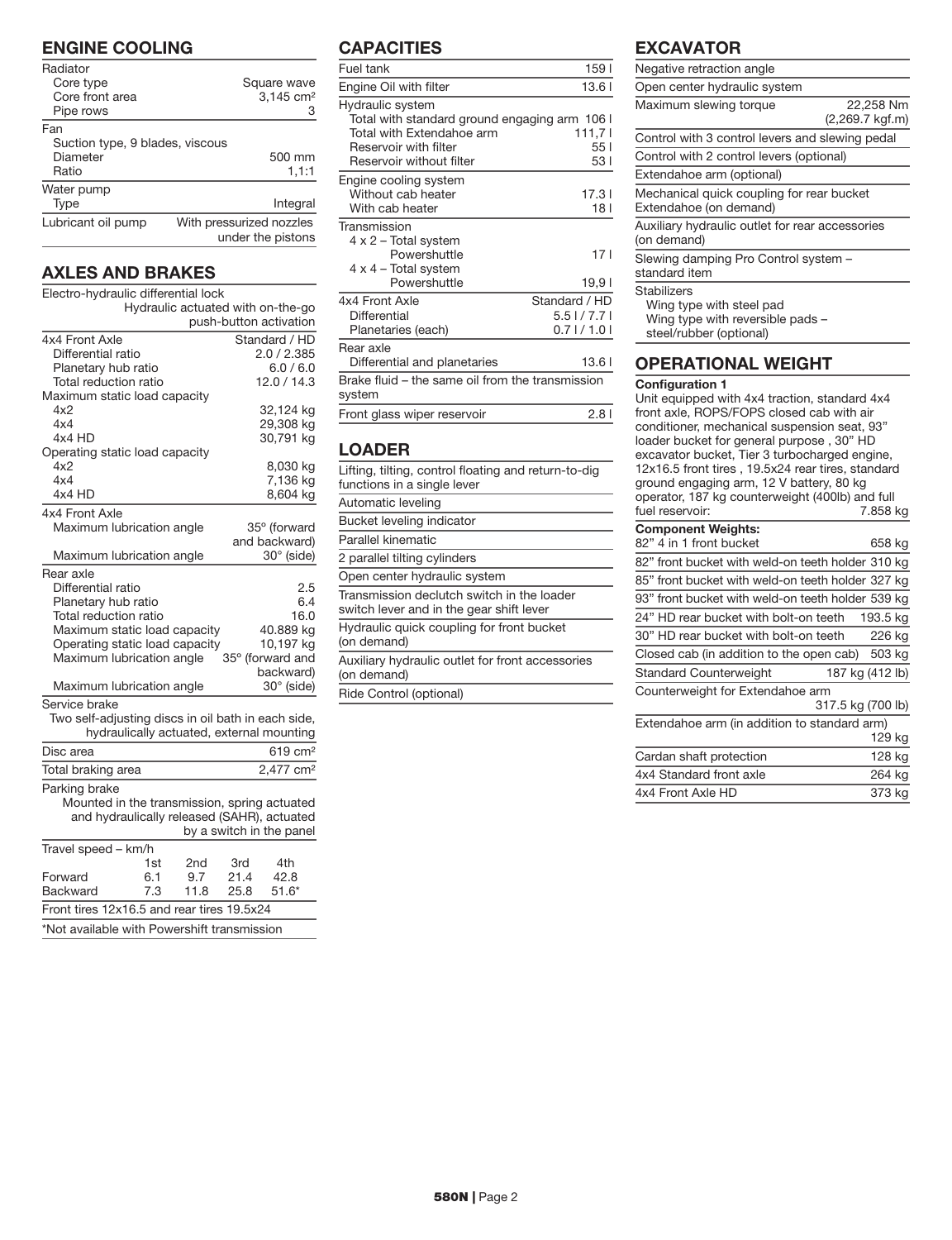## BUCKET – LOADER

| Width          | Type                                                                      | <b>Struck capacity</b> | <b>Heaped capacity</b> | Weight |
|----------------|---------------------------------------------------------------------------|------------------------|------------------------|--------|
| 2,083 mm (82') | General purpose – with bolt-on reversible blade                           | $0.67 \; \mathrm{m}^3$ | $0.79 \text{ m}^3$     | 310 kg |
| 2,083 mm (82') | General purpose – weld-on teeth holder, pin-on teeth                      | $0.67 \text{ m}^3$     | $0.79 \text{ m}^3$     | 310 kg |
| 2,159 mm (85') | General purpose – with bolt-on reversible blade                           | $0.73 \text{ m}^3$     | $0.85 \text{ m}^3$     | 327 kg |
| 2,159 mm (85') | General purpose – weld-on teeth holder, pin-on teeth                      | $0.73 \text{ m}^3$     | $0.85 \; \mathrm{m}^3$ | 327 kg |
| 2,362 mm (93') | General purpose – with bolt-on reversible blade                           | $0.82 \text{ m}^3$     | $0.96 \text{ m}^3$     | 539 kg |
| 2,362 mm (93') | General purpose – weld-on teeth holder, pin-on teeth                      | $0.82 \text{ m}^3$     | $0.96 \text{ m}^3$     | 539 kg |
| 2,083 mm (82') | 4 in 1, with bolt-on cutting blade                                        | $0.65 \; \mathrm{m}^3$ | $0.80 \; \mathrm{m}^3$ | 658 kg |
| 2.392 mm (93') | General purpose – with bolt-on blade (interchangeable with bolt-on teeth) | $0.82 \; \mathrm{m}^3$ | $1.00 \text{ m}^3$     | 539 kg |
| 2.382 mm (93') | General purpose – with bolt-on teeth (interchangeable with bolt-on blade) | $0.82 \; \mathrm{m}^3$ | $1.00 \; \text{m}^3$   | 539 kg |

## BUCKET – EXCAVATOR

| Width                    | <b>Type</b>               | <b>Heaped capacity</b> | Weight   |
|--------------------------|---------------------------|------------------------|----------|
| 457 mm (18')*            | General purpose           | $0.13 \text{ m}^3$     | 105 kg   |
| 610 mm (24')             | General purpose           | $0.18 \text{ m}^3$     | 123.4 kg |
| 305 mm $(12^{\prime})^*$ | Universal HD (heavy-duty) | $0.10 \text{ m}^3$     | 133.6 kg |
| 457 mm (18')*            | Universal HD (heavy-duty) | $0.15 \text{ m}^3$     | 161.6 kg |
| 610 mm (24')             | Universal HD (heavy-duty) | $0.22 \text{ m}^3$     | 193.5 kg |
| 762 mm (30')             | Universal HD (heavy-duty) | $0.29 \text{ m}^3$     | 222 kg   |
| 914 mm $(36^{\circ})^*$  | Universal HD (heavy-duty) | $0.36 \; \mathrm{m}^3$ | 250.5 kg |
| $* \cap \neg$ depend     |                           |                        |          |

\*On demand

## EXCAVATOR LIFTING CAPACITY

| <b>STANDARD (KG)</b>     |                          | <b>EXTENDAHOE (KG)</b> |
|--------------------------|--------------------------|------------------------|
|                          | <b>Retracted arm</b>     | <b>Extended arm</b>    |
| $\overline{\phantom{a}}$ | $\overline{\phantom{a}}$ | 768                    |
| 1,121                    | 1,030                    | 897                    |
| 1,296                    | 1.199                    | 964                    |
| 1,345                    | 1,246                    | 985                    |
| 1,353                    | 1,252                    | 984                    |
| 1,344                    | 1,242                    | 985                    |
| 1,329                    | 1,225                    | 982                    |
| 1,312                    | 1,207                    | 977                    |
| 1,297                    | 1,191                    | 977                    |
| 1,285                    | 1,178                    | 973                    |
| 1,282                    | 1,174                    | 972                    |
| 1,294                    | 1,183                    | 977                    |
| 1,338                    | 1,224                    | 993                    |
| 1,506                    | 1,385                    | 1,030                  |
| $\blacksquare$           | $\overline{\phantom{a}}$ | 1,102                  |
| $\overline{\phantom{a}}$ | $\overline{\phantom{a}}$ | 1,413                  |
|                          |                          |                        |
| $\overline{\phantom{a}}$ | $\overline{\phantom{a}}$ | 1,431                  |
| 1,877                    | 1,877                    | 1,352                  |
| 1,735                    | 1,735                    | 1,281                  |
| 1,774                    | 1,774                    | 1,295                  |
| 1,976                    | 1,976                    | 1,365                  |
| 2,348                    | 2,348                    | 1,337                  |
| $\overline{\phantom{a}}$ | $\overline{\phantom{a}}$ | 1,581                  |
|                          |                          |                        |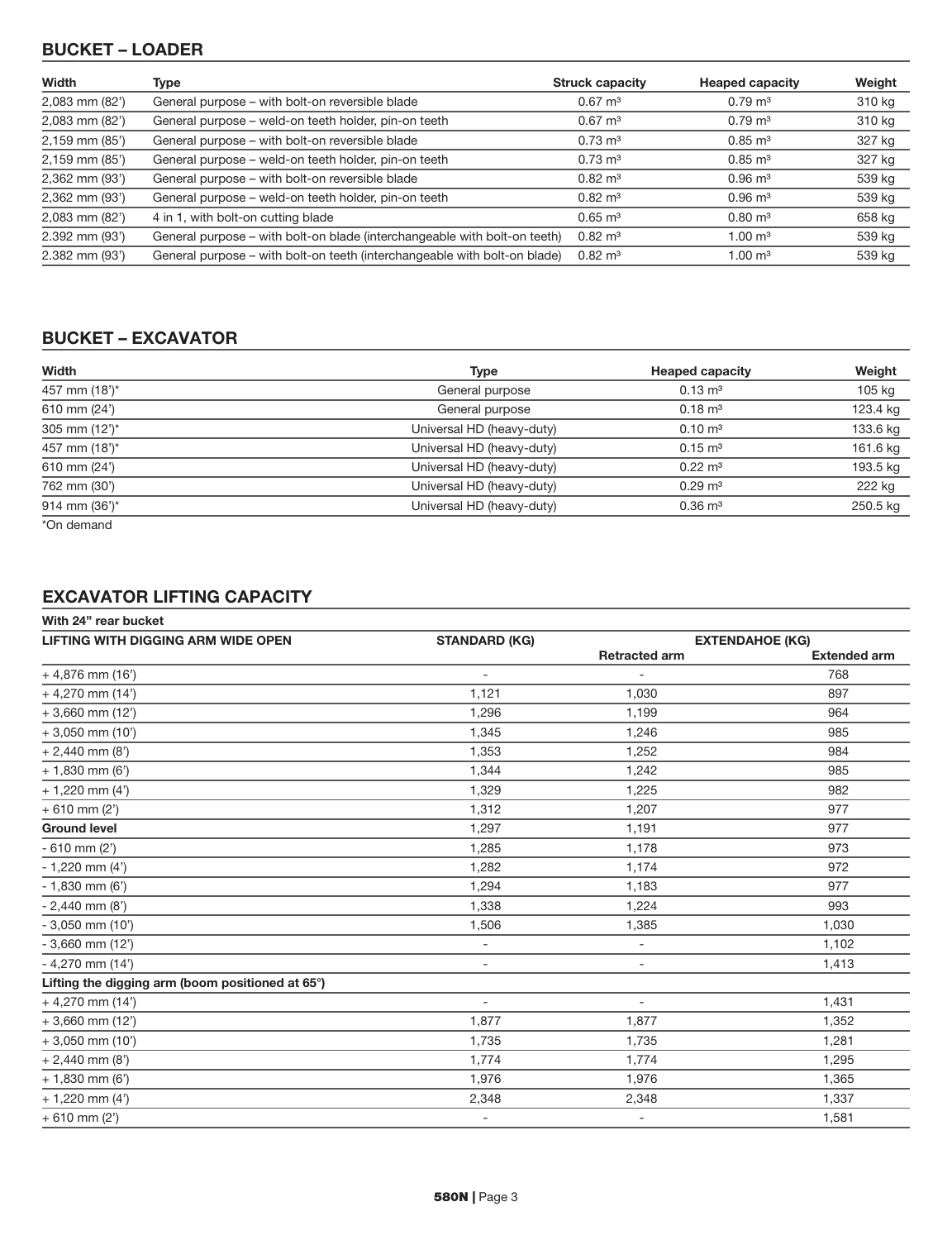

4x4 Traction with 19.5x24 rear tires and 93" general purpose front bucket. \*Standard 4x4 front axle with 12x16.5 tires. \*\*Standard 4x4 front axle HD with 12.5/80x18 tires.

| A. Operation height with front bucket fully lifted                                                           | 4,183 mm <sup>*</sup> / 4,269 mm <sup>**</sup> |
|--------------------------------------------------------------------------------------------------------------|------------------------------------------------|
| <b>B.</b> Height up to hinge pin with front bucket fully lifted                                              | 3,417 mm <sup>*</sup> / 3,503 mm <sup>**</sup> |
| C. Maximum transportation height<br>With standard ground engaging arm<br>With Extendahoe ground engaging arm | 3,368 mm*<br>3,537 mm*                         |
| D. Total length with front bucket on the ground<br>With standard ground engaging arm                         | 7,119 mm*                                      |
| E. Maximum dump angle at maximum height                                                                      | $47^{\circ*}$                                  |
| F. Maximum dump height with tilting angle at 45°                                                             | 2,690 mm <sup>*</sup> / 2,776 mm <sup>*</sup>  |
| G. Dump reach at maximum height with tilting angle at 45°, measured from the bumper                          | 801 mm <sup>*</sup>                            |
| H. Maximum dump height                                                                                       | 2,690 mm <sup>*</sup> / 2,776 mm <sup>**</sup> |
| I. Maximum dump reach angle at maximum height                                                                | 801 mm <sup>*</sup>                            |
| J. Bucket closing angle at ground level                                                                      | $42^{\circ*}$                                  |
| K. Height up to the front bucket hinge pin at transport position (43.4°, according to SAE J49)               | 345 mm <sup>*</sup> / 431 mm <sup>**</sup>     |
| L. Transport angle (according to SAE J49)                                                                    | $42^{\circ*}$                                  |
| M. Front bucket closing angle at maximum height                                                              | Adjustable                                     |
| N. Digging depth below ground level with front bucket leveled                                                | 194 mm <sup>*</sup> / 108 mm <sup>**</sup>     |
| P. Wheelbase                                                                                                 | 2,146 mm                                       |
| Total transport width (measured at rear tires)                                                               | 2,077 mm                                       |
| Ground clearance up to front axle differential (4x4)                                                         | 253 mm <sup>*</sup> / 339 mm <sup>**</sup>     |
| Ground clearance up to the slewing tower                                                                     | 380 mm <sup>*</sup> / 294 mm <sup>**</sup>     |
| Ground clearance, cardan shaft protection                                                                    | 267 mm <sup>*</sup> / 353 mm <sup>**</sup>     |
| Height up to the canopy top ROPS/FOPS                                                                        | 2,663 mm                                       |
| Height up to the closed cab ROPS/FOPS                                                                        | 2,717 mm                                       |
| Height up to the exhaust pipe                                                                                | 2,623 mm                                       |
| Loader lifting capacity up to maximum height (horizontal level)                                              | 30.26 kN (3,086 kgf)                           |
| Loader breakout power - dumping cylinder                                                                     | 47.25 kN (4,818 kgf)                           |
|                                                                                                              |                                                |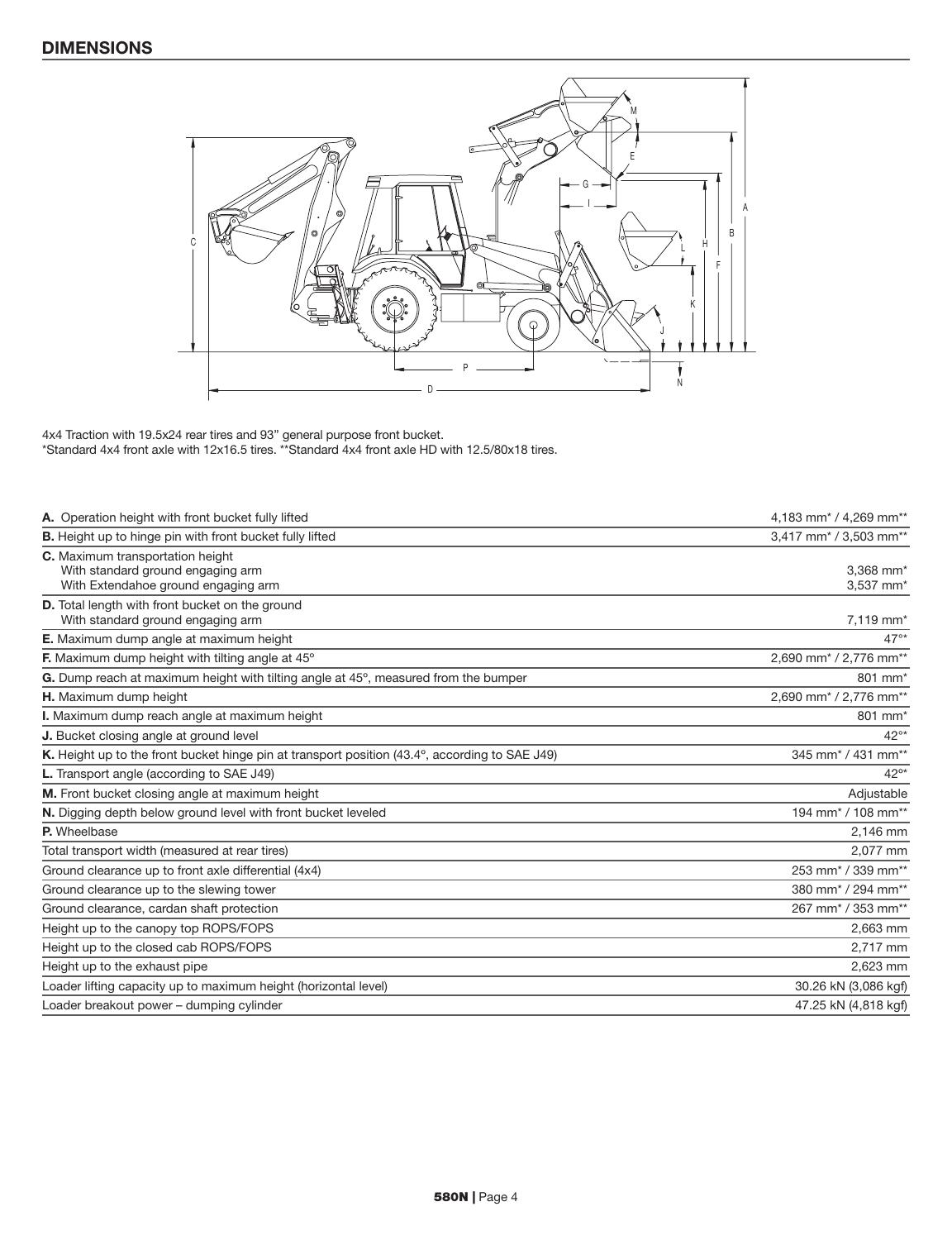## DIMENSIONS

4x4 Traction with 19.5x24 rear tires and 24" HD rear bucket. \*4x4 Standard front axle with 12x16.5 tires. \*\*4x4 HD front axle with 12.5/80x18 tires.





|                                                | <b>Standard</b>     | <b>Extendahoe</b>   | <b>Extendahoe</b>   |
|------------------------------------------------|---------------------|---------------------|---------------------|
|                                                |                     | Retracted           | <b>Extended</b>     |
| <b>F.</b> Maximum digging depth                | 4,507.7 mm          | 4,507.7 mm          | 5,625.1 mm          |
| <b>G.</b> Digging depth – flat bottom $(2')$   | 4,533.8 mm          | 4,533.8 mm          | 5,593.5 mm          |
| <b>H.</b> Digging depth $-$ flat bottom $(8')$ | 4,239.9 mm          | 4,239.9 mm          | 5,364.0 mm          |
| J. Rear bucket maximum height                  | 6,070.5 mm          | 6,070.5 mm          | 7,067.4 mm          |
| K. Load height                                 | 3,595.1 mm          | 3.595.1 mm          | 4,341.4 mm          |
| <b>L.</b> Load reach                           | 1,263.0 mm          | 1,263.0 mm          | 2,026.6 mm          |
| M. Load reach from the slewing center          | 5,709.5 mm          | 5,709.5 mm          | 6,740.3 mm          |
| N. Distance from slewing center and rear axle  | 1,115.1 mm          | 1,115.1 mm          | 1,115.1 mm          |
| <b>P.</b> Bucket rotation                      | $198.0^\circ$       | $198.0^\circ$       | $198.0^\circ$       |
| Rear arm total slewing angle                   | $180^\circ$         | $180^\circ$         | $180^\circ$         |
| Rear bucket digging power                      | 50.4 kN (5,141 kgf) | 50.4 kN (5,141 kgf) | 50.4 kN (5,141 kgf) |
| Ground engaging tool digging power             | 29.5 kN (3,007 kgf) | 29.5 kN (3,007 kgf) | 21.7 kN (2,217 kgf) |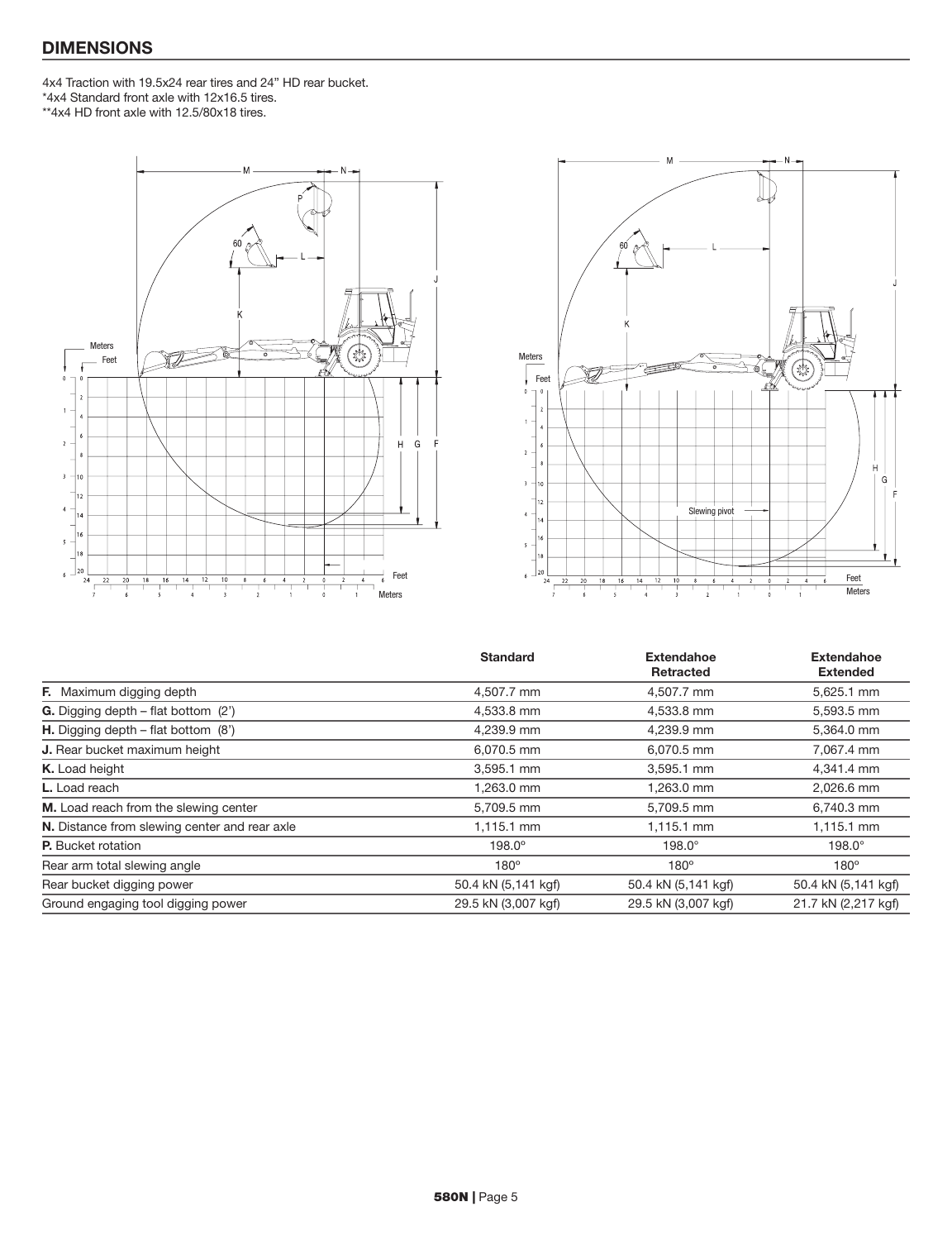## CYLINDERS

|                   | <b>Cylinder diameter</b> | <b>Rod diameter</b> | <b>Stroke</b> |
|-------------------|--------------------------|---------------------|---------------|
| Loader            |                          |                     |               |
| Lifting $(2)$     | 82.6 mm                  | 44.5 mm             | 733.0 mm      |
| Bucket (2)        | 76.2 mm                  | 38.1 mm             | 516.5 mm      |
| Bucket 4 in 1 (2) | 76.2 mm                  | 44.5 mm             | 230.6 mm      |
| <b>Excavator</b>  |                          |                     |               |
| Lifting arm       | 114.3 mm                 | 57.2 mm             | 971.6 mm      |
| Digging arm       | $108 \text{ mm}$         | 57.2 mm             | 628.5 mm      |
| <b>Bucket</b>     | 82.6 mm                  | 57.2 mm             | 897.9 mm      |
| Extendahoe        | 76.2 mm                  | 44.5 mm             | 1.068 mm      |
| Slewing (2)       | 95.3 mm                  | 50.8 mm             | 282 mm        |
| Stabilizers (2)   | 108.0 mm                 | 57.2 mm             | 542.9 mm      |
| <b>Direction</b>  |                          |                     |               |
| 4x2               | 63.0 mm                  | 36.0 mm             | 154.0 mm      |
| 4x4               | 63.0 mm                  | 36.0 mm             | 154.0 mm      |

#### **OTHERS**

| Tilting engine hood - easy maintenance access                     |          |  |
|-------------------------------------------------------------------|----------|--|
| Rubber front bumpers                                              |          |  |
| Counterweight (for standard front arm)                            | 187 kg   |  |
| Counterweight (for extendable front arm)                          | 317.5 kg |  |
| Tool kit (Option)                                                 |          |  |
| Pro Control - Excavator slewing damping system<br>(standard item) |          |  |
| Extendahoe – Extendable excavator arm (Optional)                  |          |  |
| Hydraulic quick coupling (on demand)                              |          |  |
| Uni and bidirectional hydraulic assistant (optional)              |          |  |
| Retrofit Kit – Allows using M series rear buckets<br>(optional)   |          |  |
| Stabilizers with reversible pads (optional)                       |          |  |
| Cold start auxiliary (optional)                                   |          |  |
|                                                                   |          |  |
| Turbocharged engine with Tier III certificate                     |          |  |

(standard item)

Powershift Transmission with automatic gear change (optional)

Cardan axle and engine crankcase protection (standard item for 4x4 traction and optional for 4x2 traction)

Ride Control – load damping system (optional)

HD Front Axle for 4x4 traction (optional)

Note: all specifications according to recommended practices or SAE standard, if applicable.

## 580N LOADER VERSION

- Based on 580N backhoe loader without rear implement.
- Available for 4x4 traction with open or closed cab with air conditioner.
- Engine, transmission, axles (except for 4x2 front axle), tires and wheels, hydraulic system, electrical system, brakes and operator area similar to 580N backhoe loader.

Loader performance data similar to 580N backhoe loader.

- Items not included in loader version:
- Boom, arm, rear bucket, arms and stabilizers pads, cylinders for boom, arm, rear bucket, stabilizers and slewing, excavator controls, excavator control valve, front counterweight, hoses, excavator tubes and connections and others.
- Exclusive items for the loader version: 1,785 kg rear counterweight and fastening loader version mat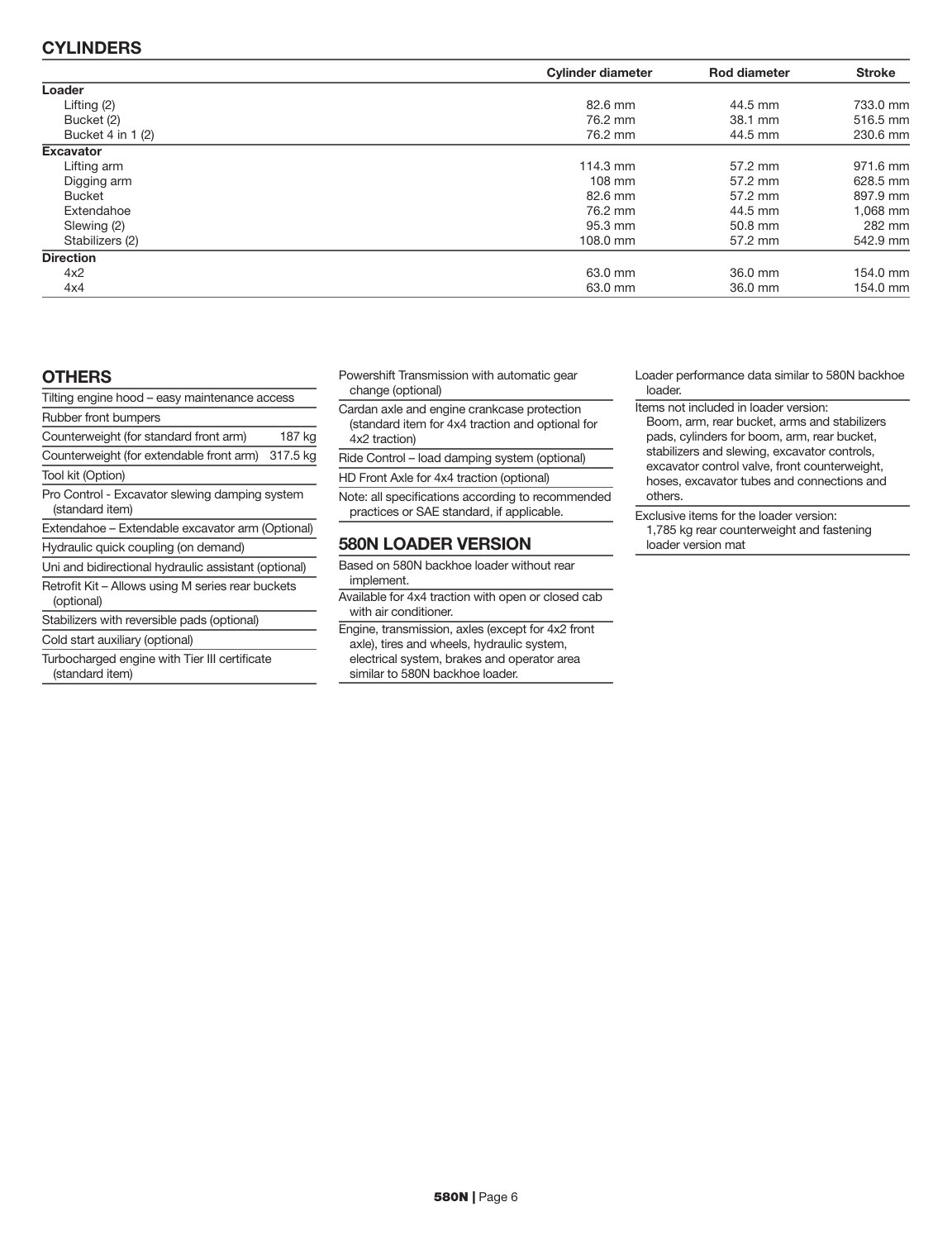

4x4 Traction with 19.5x24 rear tires and 93" general purpose front bucket. \*4x4 Standard front axle with 12x16.5 tires. \*\*4x4 HD front axle with 12.5/80x18 tires.

## LOADER DIMENSIONS

| A. Operation height with front bucket fully lifted                                                             | 4,183 mm <sup>*</sup> / 4,269 mm <sup>**</sup> |
|----------------------------------------------------------------------------------------------------------------|------------------------------------------------|
| <b>B.</b> Height up to hinge pin with front bucket fully lifted                                                | 3,417 mm <sup>*</sup> / 3,503 mm <sup>**</sup> |
| <b>C.</b> Height up to the front bucket hinge pin at transport position (43.4°, according to SAE J49 standard) | 345 mm <sup>*</sup> / 431 mm <sup>**</sup>     |
| <b>D.</b> Maximum dump angle at maximum height                                                                 | $47^{\circ*}$                                  |
| <b>E.</b> Maximum dump height with tilting angle at 45°                                                        | 2,690 mm <sup>*</sup> / 2,776 mm <sup>**</sup> |
| <b>F.</b> Dump reach at maximum height with tilting angle at 45°, measured from the bumper                     | 801 mm <sup>*</sup>                            |
| G. Bucket closing angle at ground level                                                                        | $42^{\circ*}$                                  |
| H. Transport angle (according to SAE J49 standard)                                                             | $42^{\circ*}$                                  |
| J. Front bucket closing angle at maximum height                                                                | Adjustable                                     |
| K. Digging depth below ground level with front bucket leveled                                                  | 194 mm <sup>*</sup> / 108 mm <sup>**</sup>     |
| L. Reach from the front axle center – bucket on the ground                                                     | 2,080 mm                                       |
| Loader lifting capacity up to maximum height (horizontal level)                                                | 30.3 kN (3,086 kgf)                            |
| Loader breakout power - dumping cylinder                                                                       | 47.25 kN (4,818 kgf)                           |
| M. Wheelbase                                                                                                   | 2.146 mm                                       |